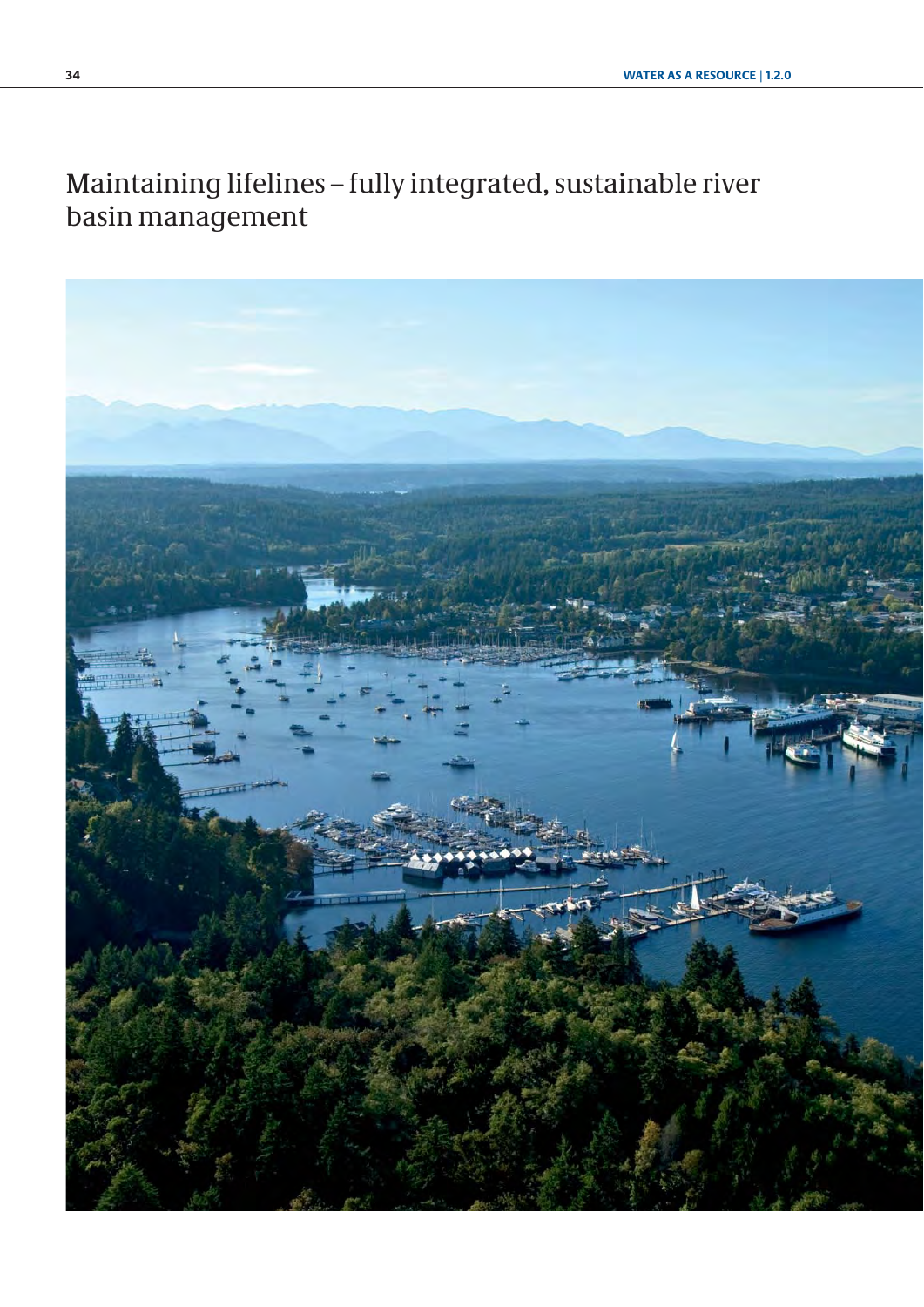**Rivers are the lifelines of nature. They collect together the continents' water and transport it to the seas, they provide structure to landscapes and are a home for many different types of animal. They also fulfil a key economic function as transport routes, energy suppliers and sources of drinking water. When flooding occurs, it poses a risk to both life and property. Pollution also remains a problem in many regions of the world. This wide variety of aspects and their interaction can only be managed through sustainable river basin management.** 

River basin management refers to a water economy bordered by a natural drainage basin (rather than city, regional or other administrative borders). Its spatial field of activity is thus where the natural interrelations of the water cycle can be detected and where they have a direct impact.

## **A new understanding of water resource management**

European Parliament and Council directive 2000/60/EC, generally referred to as the EU Water Framework Directive (WFD), came into force on 22 December 2000. It draws heavily on the idea of river basin management, its core objective being the protection of aquatic ecosystems with a view to sustainable environmental development. Unlike the previous method of categorising waters on a basis of usage, measures and sectors, the WFD places the focus on an all-embracing, integral view of the groundwater and surface water systems (watercourses, standing waters, transitional waters and coastal waters).

As such, water management in future will no longer be based on administrative borders but on river basins. This opens up the way to a fully integrated method of viewing natural water systems and their use from source through to mouth. A co-ordinated approach across state and country borders will serve to ensure waters are used sustainably and are protected.

## **Instruments for sustainable river basin management**

These requirements make river basin management a complex task from both a scientific and practical perspective. The Federal Ministry of Education and Research (BMBF) is supporting research projects focussing on river basin management so that new handling guidelines can be developed within this field. As well as researching the complex interaction between rivers and their basins, land reclamation and conservation are other issues of scientific focus. Focal points from the last few years have included research on the Elbe ecology [\(project 1.2.01\),](#page-2-0) river basin management ([project 1.2.02\),](#page-4-0) risk management for extreme flood events and integrated water resource management. The sediments in flowing waters were considered as part of the BMBF joint research project entitled "sediment dynamics and pollutant mobility in river basins" [\(SEDYMO\)](http://www.tu-harburg.de/iue/sedymo/english/e_maine.htm) [\(project 1.2.03\),](#page-6-0) the aim being to contribute towards ecological maintenance dredging of federal watercourses, sustainable management of contaminated flood sediment and the planning and implementation of sediment clear-ups to improve the structure and ecology of bodies of water. A joint research project funded by the BMBF and the Federal Ministry for the Environment, Nature Conservation and Nuclear Safety (BMU) resulted in the requirements necessary for the successful reintroduction of sturgeon [\(project 1.2.04\).](#page-8-0) 

Funding has also been provided at European level, for R&D and networking projects on river basin management and [integrated water resource management \(IWRM\)](http://www.bmbf.wasserressourcen-management.de/en/index.php) within EU research programmes. One such example is the EU ["IWRM Net"](http://www.fona.de/de/9843 verlinken) project, representing 21 institutions from 14 countries including the BMBF with its two project coordinators in Karlsruhe (PTKA) and Jülich (PTJ). This project is pursuing training and intensification within European river basin management. IWRM Net gives the participating countries the opportunity to exchange both the conditions within their location and their experiences at European level, launch joint projects and even develop future concepts where necessary for co-operative research and development.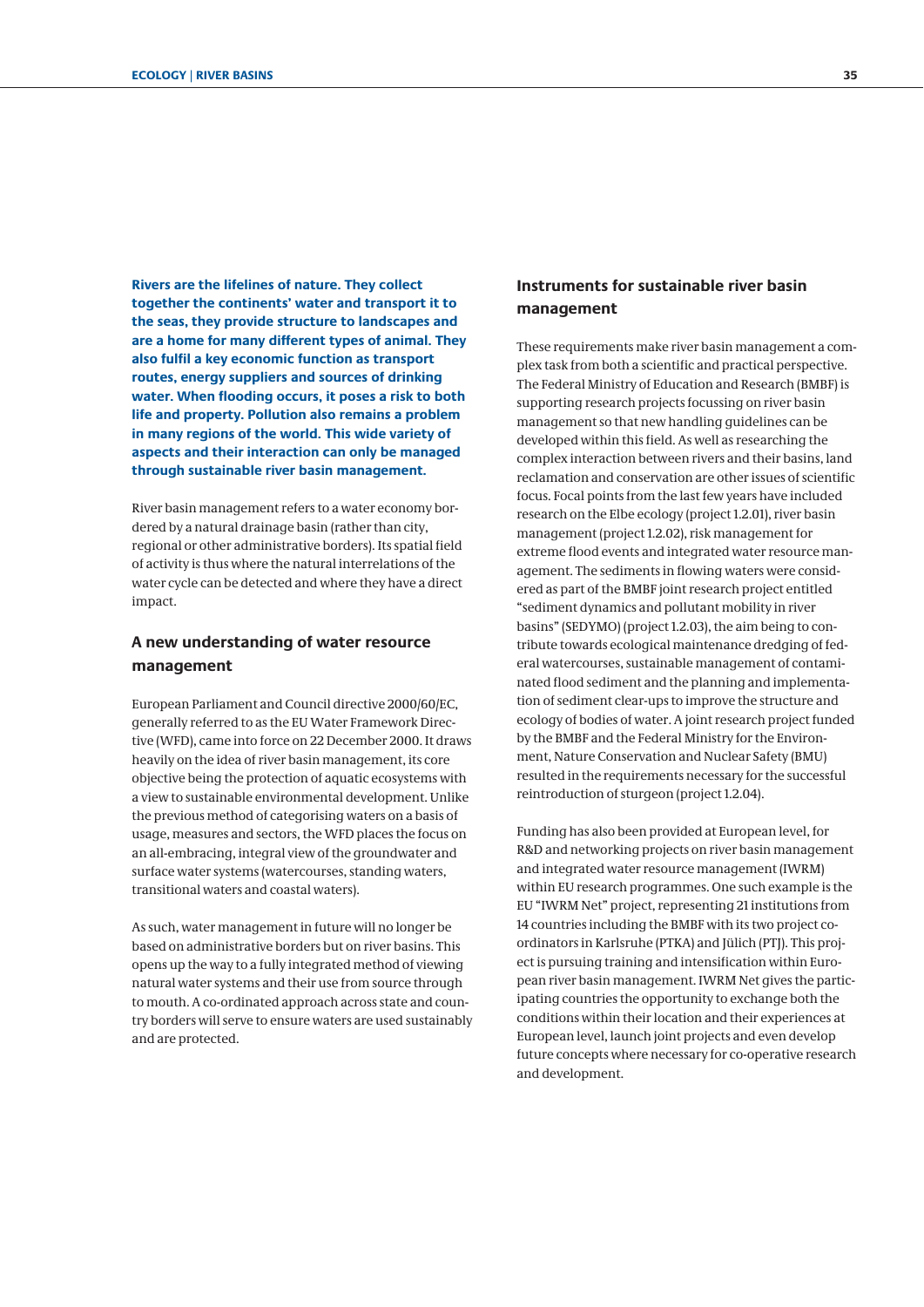# <span id="page-2-0"></span>The Elbe basin – a research model for river management in the future

**The Elbe river basin is an extremely exciting field of research for scientists in ecological disciplines. Whereas the quality of the Elbe's water was extremely poor some years back, the flood plains for the river formerly serving as an international border were able to sustain the versatile structure that most rivers of a similar size lose as a result of construction. This means the 1091 kilometre stretch of river and its basin**◄ **has the potential to survive as a near-natural river habitat in future. The Elbe basin therefore serves as a model region where experts can research usage conflicts and develop solution concepts.**

The structure and history of the Elbe have made it the subject of many research activities within a whole host of different scientific disciplines – wholly within the intent of the EU Water Framework Directive◄. This directive demands river basin management◄ aimed at achieving sustainability. Development concepts for large-scale river habitats with their diverse forms of interaction have only emerged to some extent previously – including on an international front. In the meantime, it has become apparent that preservation of river habitats requires a fully integrated approach that must support a complex assessment of the ecological and commercial situation within the river basin.

As such, the BMBF provided around EUR 20 million of funding for 28 scientific projects within the joint research programme on the ecology of the Elbe between 1996 and 2005. Experts within the individual projects examined ecological and economic connections and developed solution concepts for the various usage requirements of farmland, conservation, water management and shipping.

## **Natural areas rather than administrative units**

The researchers should not only gather scientific findings, they should also devise instruments and handling recommendations for politicians and planners. The requirements of the EU Water Framework Directive state that the river, its flood plains and the basin should be considered as a functional unit. The effects of the Elbe flood of 2002 and the extreme drought of 2003 have already clearly shown in dramatic fashion that ecological phenomena must be considered not within the confines of administrative borders but by those of natural areas.



View of the Elbe and its flood plains (Source: Federal Institute of Hydrology)

## **Three focuses for research**

### **Topic 1: The ecology of flowing waters**

Key phrases such as "creating retention basins◄ by installing dykes" and "guaranteeing minimum waterway depths through tailored river-engineering maintenance measures" are on everyone's lips in the wake of the floods. However, such measures have an effect on water levels, affect the hydrodynamics◄ and morphodynamics◄ of the waters and influence the living conditions of fish and micro-organisms. The micro-organisms in the Elbe are especially important for material conversion and thus for the quality of the water. The researchers investigated these connections by examining the morphological◄, hydraulic◄ and biocoenotic webs of interaction◄. The main focus was on which processes control the composition and dynamic of the living communities within the Elbe. The results of in-depth field tests and devised models provided the answer, the end product being a contemporary, comprehensive overview of the research on water quality, which also included decision-making supports for planning water engineering measures.

#### **Topic 2: The ecology of the flood plains**

Engineering rivers and changing land usage within flood plains are actions that have ecological consequences. Public discussion has seen an increased demand for the clearing of flood zones and the reclamation◄ of river flood plains. This poses the question as to what an environmentally appropriate development of the flood plains in the Elbe river basin might look like. The consequences for the affected farmland, the population and the flora and fauna must be taken into account. The projects within this topic indicate handling recommendations to ensure conservation and formulate overall concepts for the ecological development of flood plains while also factoring in eco-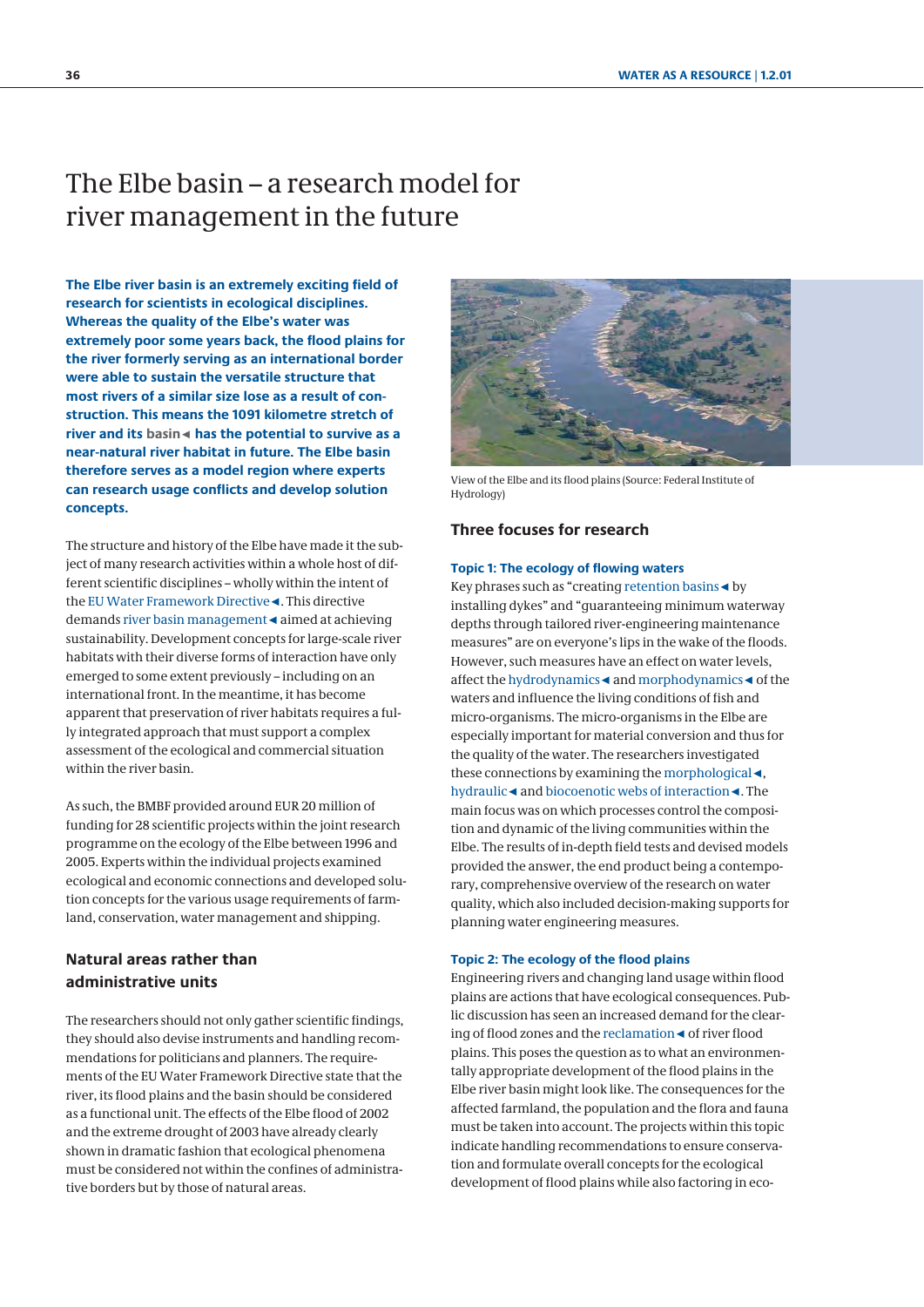

The joint Elbe ecology research programme

nomic aspects. This meant that current research results on control factors, bioindication◄ and the prognosis for living communities within the Elbe and its flood plains had to be brought together. Alongside this, a considerable proportion of the work involved indicating the benefits and costs of intervention as this is ultimately what influences political decisions. So, for example, the results of the research have also provided key bases for planning procedures for dyke relocation around Lenzen. It is the largest national project of this type to date, and has since been implemented.

#### **Topic 3: Land usage within the river basin**

Diffuse nutrient loading from agriculture is one of the key negative factors in the quality of the Elbe's water today. The causes of this loading vary greatly from region to region due to the natural properties and usage structures within the Elbe river basin. The projects within this topic involved scientists examining how the water quality in the Elbe and thus also the North Sea could be improved through a modified use of the land or other agricultural procedures. They used water and matter balance models to show which measures are ecologically desirable and economically feasible for controlling land usage and the water balance in the Elbe basin. This was then used as a

basis to develop and propose strategies for reducing water contamination. The conserving soil processing procedure is one worth particular mention: this management system has a positive effect on soil-physical, hydrological and biological properties, reduces soil loss and therefore also lowers the amount of phosphate entering the water.

## **Representation of the results in various media**

The results of the joint Elbe ecology research programme were prepared in three types of media for varying needs:

- The Internet-based Elbe Information System (ELISE) provides information on the research into the Elbe's ecology and supports co-ordination of the project work.
- The five bands within the publication series on concepts for the sustainable development of a river landscape (entitled "Konzepte für die nachhaltige Entwicklung einer Flusslandschaft") summarise the findings across the projects and present concepts for use in practice (http://www.weissensee-verlag.de/verlagsprogramm/04\_niw\_flusslandschaft.htm).
- The "Elbe-DSS <", a decision support system for river basin management, provides a basic structure for the specialist knowledge and the computer models and data relating to the Elbe basin. Such systems could help authorities to plan river management in future. They enable the complex effects of individual measures to be identified in advance in view of the objectives to be achieved. The Federal Institute of Hydrology (BfG) has made the developed prototypes for the Elbe DSS available free of charge over the Internet (http://elise.bafg.de/?3283).

### **Federal Institute of Hydrology (BfG)** Dr. Sebastian Kofalk Mainzer Tor 1 56068 Koblenz, Germany Tel.: +49 (0)2 61/13 06-53 30 Fax: +49 (0)2 61/13 06-53 33 E-mail: kofalk@bafg.de Internet: www.bafg.de, http://elise.bafg.de **Funding reference: 0339542A**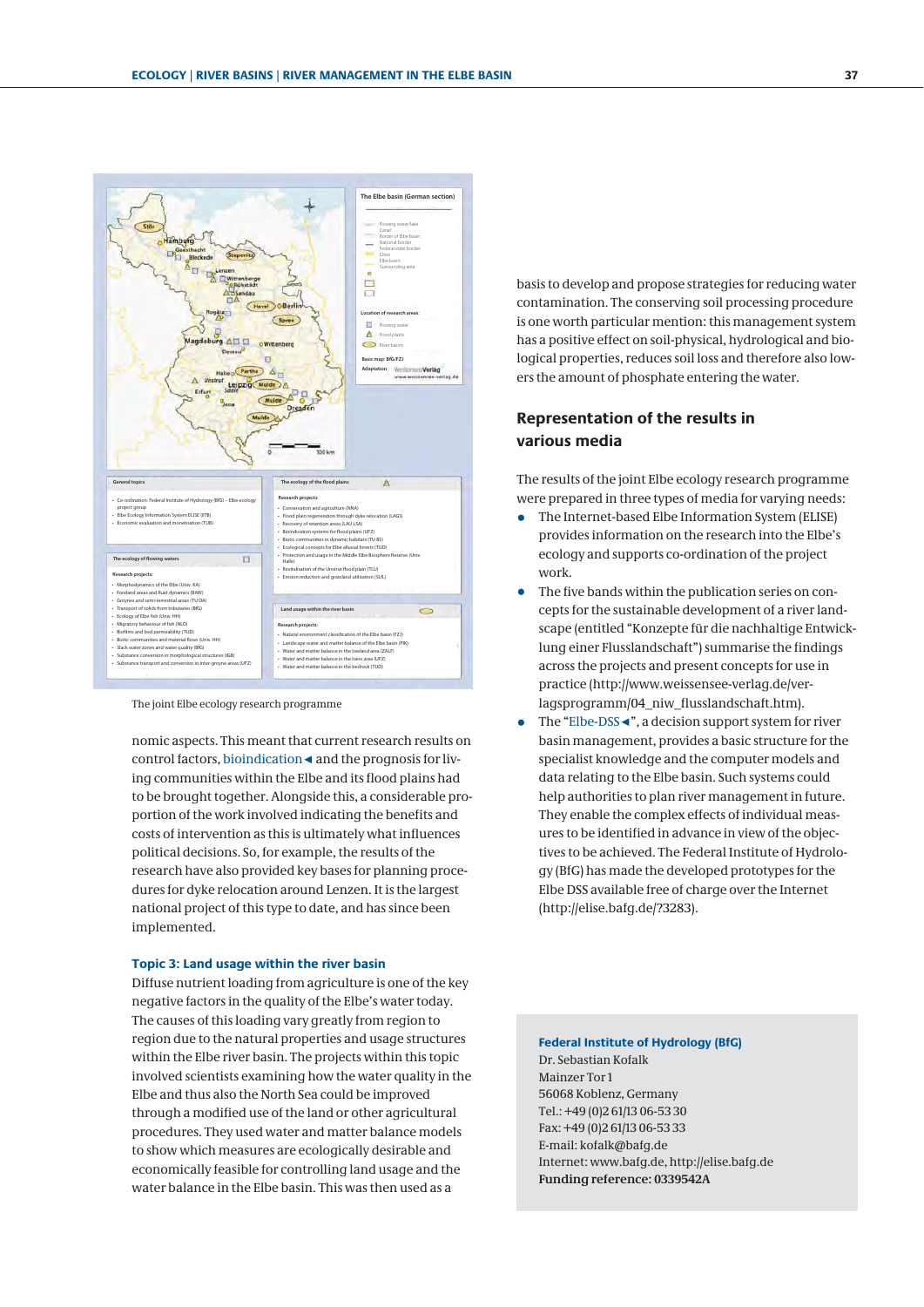# <span id="page-4-0"></span>Examining the Rhine and Ems – management systems for water quality in river basins

**Rivers form a crucial part of the water cycle. Among other things, they need to be protected from nutrient loading to guarantee their function in the long term. The European Water Framework Directive (WFD**◄**) calls for this safeguarding measure with the demand for corresponding environmental development. The REGFLUD project saw an interdisciplinary team tackle these requirements and adopt a scientific approach to studying the systematic management of regional river basins. Using the examples of the Rhine and Ems rivers, the experts investigated agricultural measures to improve the quality of the water.**

German waters are not as heavily loaded with nutrients as they were in the past; they have undergone a substantial clean-up over the last few decades. The biggest contributions to this positive development are an improved procedure for cleaning up wastewater and a reduction in the amount of phosphates used in detergents. Despite this success in water protection, there are still equally large sections of water suffering to a greater or lesser extent from nutrient loading. The majority of nutrients in rivers originate from diffuse sources – i.e. they are impossible to pinpoint precisely – predominantly as a result of farming. Agricultural production introduces nitrogen and phosphorus, which have an impact on the ecological balance and the usability of water and seas. As a further step towards improving the water balance, the 2000 EU Water Framework Directive◄ calls for management systems to be established for all river basins.

### **New requirements**

Many public bodies in charge of water usage and protection are entering new territory when it comes to diffuse nutrient loading. Unlike isolated loading, neither the cause nor the effect can be clearly identified. This is primarily due to the diverse natural conditions such as water balance and soil properties that affect the transportation, bonding and degradation of the nutrients underground and in the groundwater. In many cases, the authorities lack the tools and methods necessary to decide on efficient strategies or measures to reduce diffuse water loading through agriculture.



The river basins involved in the REGFLUD project

### **Different regions undergoing investigation**

This is where the BMBF-funded REGFLUD research project stepped in to assist (full name: **"Management regionaler Flusseinzugsgebiete in Deutschland (REGFLUD) – Rahmenbedingungen und Politikoptionen bei diffusen Nährstoffeinträgen (Stickstoff und Phosphor) der Landwirtschaft"** – management of regional river basins in Germany – framework conditions and policy options for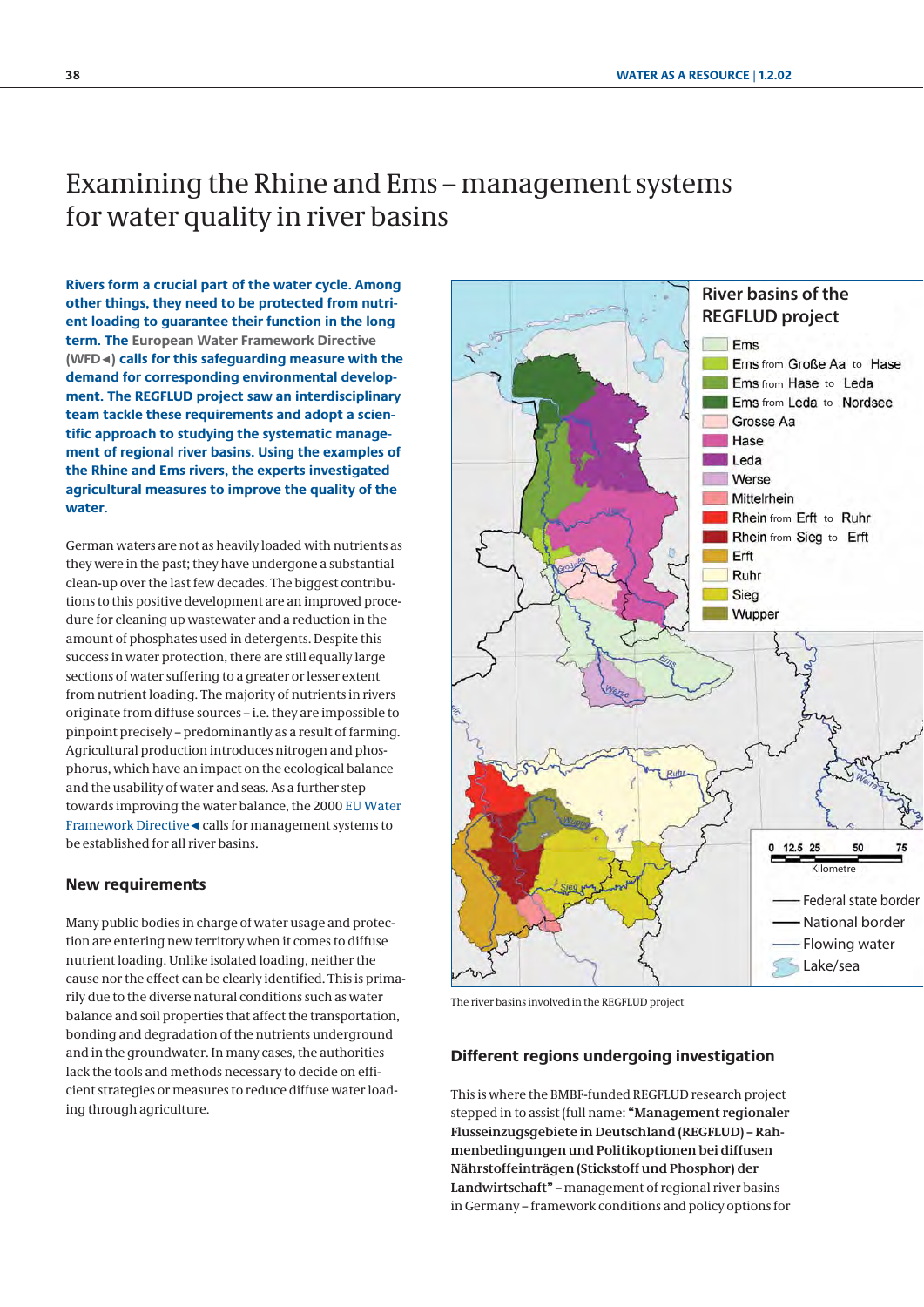diffuse nutrient loading (nitrogen and phosphorus) in agriculture). The aim of the project was to devise scientific methods that could be used to help determine efficient measures for reducing the diffuse nutrient loading of river basins as a result of agriculture. The investigations took place between July 2001 and October 2005 and focused on two river basins: a section of the Rhine basin between the Sieg, Erft, Wupper and Ruhr tributaries, and the entire basin◄ of the River Ems. The regions investigated differed in terms of both agricultural usage and local conditions.

#### **Interlinking systems and models**

The focus of the REGFLUD project was on interlinking the Regional Agricultural and Environmental Information System (RAUMIS) for Germany with the hydrological GROWA98 and WEKU models. RAUMIS enables the analysis of the regional effects of various agricultural and agrienvironmental policy measures on agricultural land usage, production and income and on diverse agri-environmental relationships, e.g. excess agricultural nutrients. The GROWA and WEKU models use this as a basis – while factoring in a whole host of local conditions such as soil, climate and topography – in order to map nutrient loading of water by area. The deriving of efficient measures to reduce nitrogen loading from agriculture using the combined model was tested with a nitrogen tax and a restriction on livestock density.

#### **Tailored measures required**

The model results show that the different regional conditions lead to very different proportions of excess nitrogen from agriculture being found in the groundwater and surface water. The proven effects of a nitrogen tax and a restriction on livestock density, strongly deviating from each other within areas, document that only tailored measures to provide a sustainable solution to the nitrate problem will help in a given area. The integrated consideration of local conditions and the complex interaction through the combined model makes it possible to develop more efficient water protection measures.



Muck spreading in agriculture (Source: www.oekolandbau.de)

## **Putting into practice**

The AGRUM-Weser pilot project run by Germany and neighbouring countries is developing other regional solutions using the REGFLUD approach. The combined model has been expanded to include the MONERIS model, which factors in all relevant loading paths. The work is being conducted in collaboration with those responsible for executing the requirements of the WFD in the Weser river basin and also takes country-specific procedures into account. The aim is to analyse and evaluate operational measures for reducing the effects of diffuse nutrient loading from agriculture. As such, the decisive step has been taken to put the REGFLUD research project into practice.

**Project co-ordination Institute of rural studies within the Federal Agricultural Research Centre (FAL)** Dr. Heinrich Becker Bundesallee 50 38116 Braunschweig, Germany Tel.: +49 (0)5 31/5 96-55 03 Fax: +49 (0)5 31/5 96-55 99 E-mail: heinrich.becker@fal.de Internet: www.vti.bund.de/de/startseite/institute/lr.html **Funding reference: 0330037 to 0330040**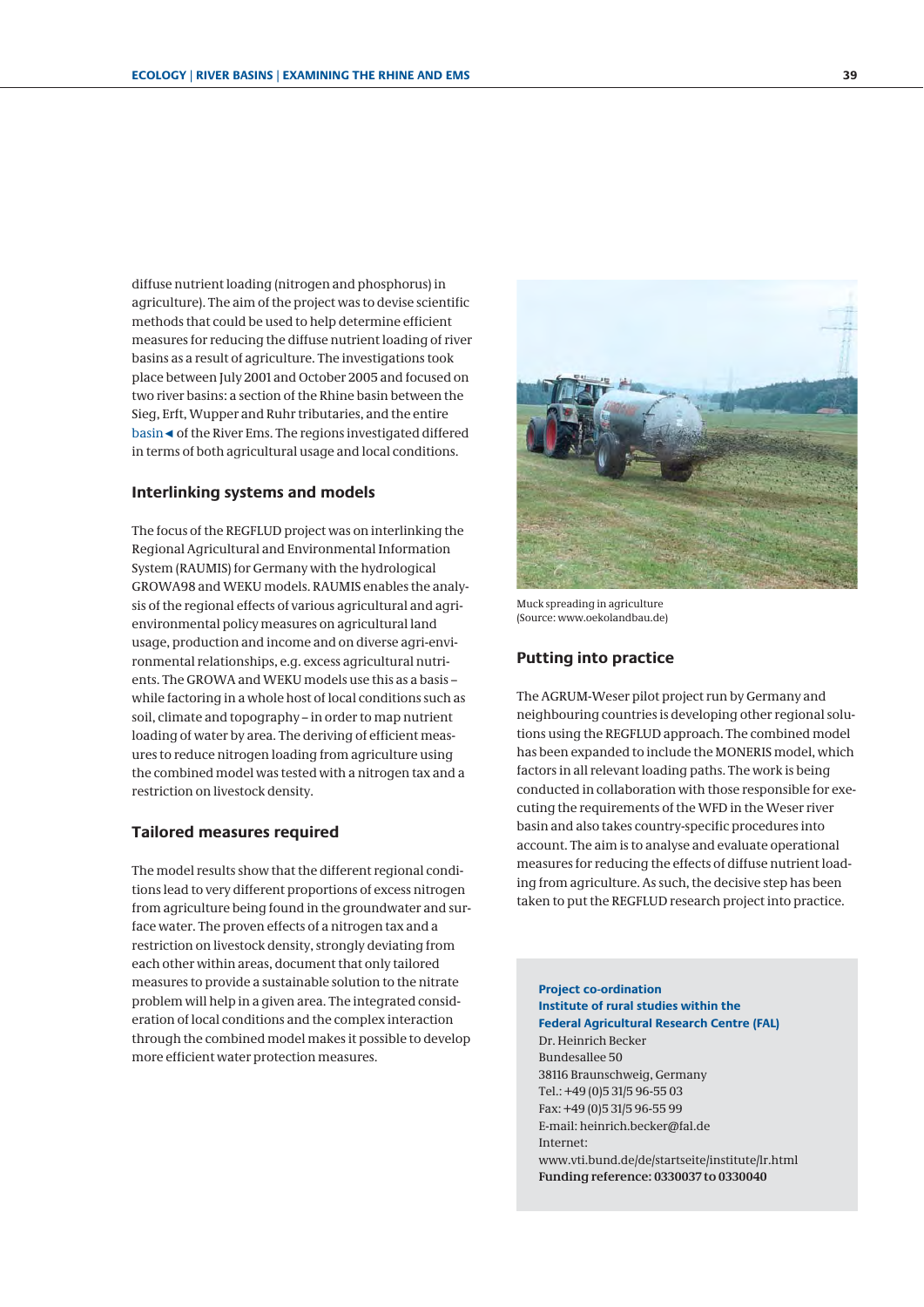# <span id="page-6-0"></span>[SEDYMO](http://www.tu-harburg.de/iue/sedymo/english/e_maine.htm) research project – effects of sediment dynamics on the quality of flowing waters

**Many pollutants released by man into the environment end up in the water. The contamination directly discharged gathers together here, along with solids washed away by precipitation and floods and dissolved compounds. Some pollutants tend to bind to particles and are deposited with the sediments on the water bed. From there they can get back into the water, for example if they are stirred up by deepening of the waterways or flooding, or are re-dissolved as a result of chemical processes. A research project is tackling these important problems and working on supplying the currently lacking foundation and process knowledge.**

Although the amount of contamination entering Germany's rivers is constantly falling, the sediments◄ they contain are still heavily loaded with environmental chemicals in many areas. These substances do not only enter the waters through wastewater; other causes of this pollution are contributions from the air, precipitation and floods, and contaminated solids from landfill sites and slag heaps. River mouths are especially affected by this, as this is where the pollutants from the entire course of the river gather.

Fine sediment is of particular interest to those researching water pollution. It contains relatively large amounts of pollution and the large particle surface makes it very reactive from a chemical and physical perspective. Pollution in this regard does not only relate to directly toxic environmental chemicals such as heavy metals and specific organic compounds; it also covers substances that can indirectly affect water quality, such as organic substances or nutrients such as nitrogen and phosphorus. The degradation processes and widespread algae growth reduce the oxygen levels in the water.

## **Dynamics of pollution release**

Depending on the flow speed and the chemical and biological state of the water, solids and parts of dissolved substances transported by rivers are deposited on the riverbeds and flood plains. The sediments therefore also indicate the water pollution of the last few days, but their components can also be released again. If solids are present (mineral or organic particles), then either natural or artificial erosion processes are involved. Triggers include flood water, movement caused by ships or maintenance dredging to keep the waters navigable. Soluble pollutants



Taking sediment samples at the Rhine

Using an in-situ erosion tester at the Elbe

that in the meantime have bound themselves to the sediment◄ can be released through (micro)biological and chemical processes.

Knowledge on the dynamics of pollutant-bearing sediments is becoming increasingly important with the implementation of the European Water Framework Directive (WFD)◄, which focuses on measures to improve water quality across entire river basins.

Statements to date on the means of pollution entering water have predominantly referred to known sources outside the water itself. This includes diffuse sources such as agriculture and isolated sources such as landfills and industrial sites. However, this approach omits an extremely important factor: the re-release of harmful particles within the sediment on the riverbed.

The BMBF **"sediment dynamics and pollutant mobility in river basins" (SEDYMO)** research project was launched in May 2002 to drive forward this aspect of sediment research. The project aims to make a contribution towards the ecological optimisation of maintenance dredging within federal waterways, the sustainable management of contaminated flood sediments and the planning and execution of sediment clear-up operations to improve the structure and ecology of the water.

### **Interdisciplinary approach**

The research project co-ordinated by the institute of environmental technology and energy economy at the Hamburg University of Technology together with 12 other partners [\(see TUHH project website\)](http://www.tu-harburg.de/iue/sedymo/english/e_maine.htm) combines two key issues: the dynamic erosion/depositing behaviour of the fine sedi-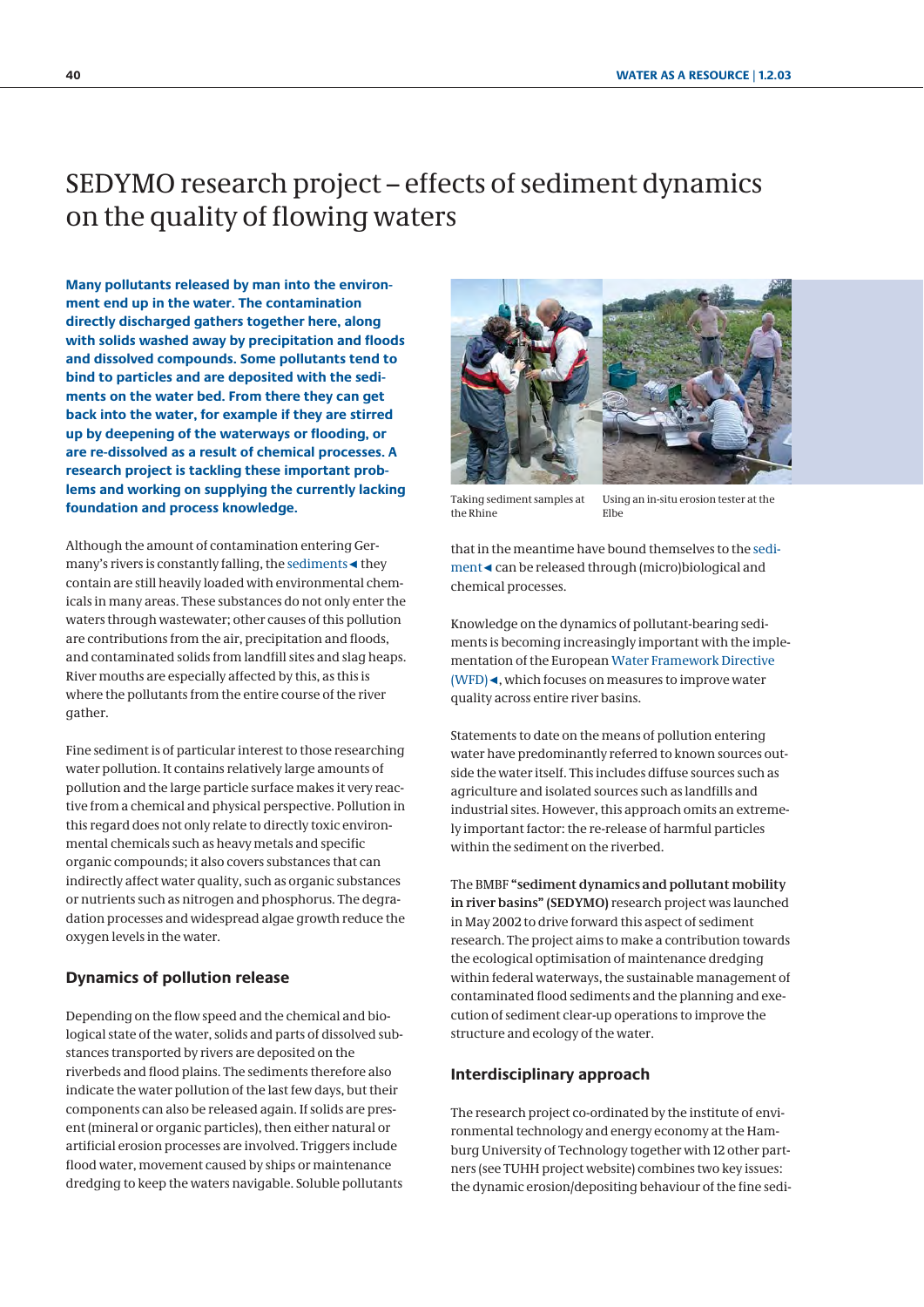

Taking sediment samples at the Salzach

ment and the mobility of pollutants and loads in sediments and suspended matter. As the two aspects are closely interlinked in practice, a joint research approach between technical and natural-science disciplines is required.

The first phase ◄ of the project saw the project team examining the erosion and transportation of fine-grained sediment using the Neckar and the Elbe as an example. The researchers used the flow channel, microcosm and turbulence column as measuring devices. The methodical work was accompanied by physical-chemical and microbiological analyses. Other sub-projects involved comparative investigations of the transportation of fine-grained sediment performed under near-natural conditions in docks and their inlets. Another sub-project investigated the mixture of fine-grain particles in the Elbe. The second phase primarily saw the scientists investigating the transportation of nutrients and pollutants. The interactions occurring in natural conditions between aggregates, pollutants, water and soil were quantified, classified as control factors of biological, sedimentological and chemical processes and consolidated into models. Six more sub-projects helped the scientists gain fundamental knowledge of the physical-chemical and biological properties of solids within water.

### **Broad application range**

The investigations showed that the speed at which the organic pollutants are sorbed (bound) to the sediment and then desorbed (released) depends heavily on hydrodynamic conditions. Conversely, changes to the hydrochemical composition of the flowing water, e.g. due to flood events, have less influence on the binding behaviour of pollutants than previously thought.

The instruments and models developed during the course of the project to characterise and predict the erosion stability of sediments has already been put to practical use. For example, areas flooded by the severe Elbe flood in

August 2002 were examined. Scientists from the research programme have also taken part in the "Iffezheim barrage" risk assessment: the shifting of 300,000 cubic metres of heavily contaminated Rhine sediment has sparked an international controversy.

The [SEDYMO](http://www.tu-harburg.de/iue/sedymo/english/e_maine.htm) results are also being directly input into the work of the technical committee on managing contaminated sediments at the German Association for Water, [Wastewater and Waste \(DWA\) and the BMBF-funded "Risk](http://rimax-hot.ifh.uni-karlsruhe.de/index.php?lang=en) Management of Extreme Flood Events" (RIMAX) programme. They will be of particular relevance when further measures are implemented in accordance with the WFD to combat pollution sources in waterways. Reducing emissions from historically contaminated sediments will be a key task within this work.

The publication entitled "Sediment Dynamics and Pollutant Mobility in Rivers – An Interdisciplinary Approach" is the frame of reference for the interactions in both technical engineering and natural sciences of contaminated sediment in flowing waters and was compiled as part of the SEDYMO project from the contributions to the "International Symposium on Sediment Dynamics and Pollutant Mobility in River Basins".

### **Hamburg University of Technology (TUHH) Institute of environmental technology and energy economy (IUE)**

Prof. (i. R.) Dr. Ulrich Förstner Eissendorfer Straße 40 21071 Hamburg, Germany E-mail: u.foerstner@tu-harburg.de private: Stöversweg 6 a 21244 Buchholz, Germany Tel.: +49 (0) 41 81/3 67 90 Internet: www.tu-harburg.de/iue/sedymo

#### **University of Stuttgart Institut für Wasserbau (water engineering**

 **institute, IWS)** Prof. Dr.-Ing. habil. Bernhard Westrich

Pfaffenwaldring 61 70569 Stuttgart, Germany Tel.: +49 (0)7 11/68 56 37 76 E-mail: bernhard.westrich@iws.uni-stuttgart.de **Funding reference: 02WF0315 – 0318, 02WF0320 – 0322, 02WF0467 – 0470**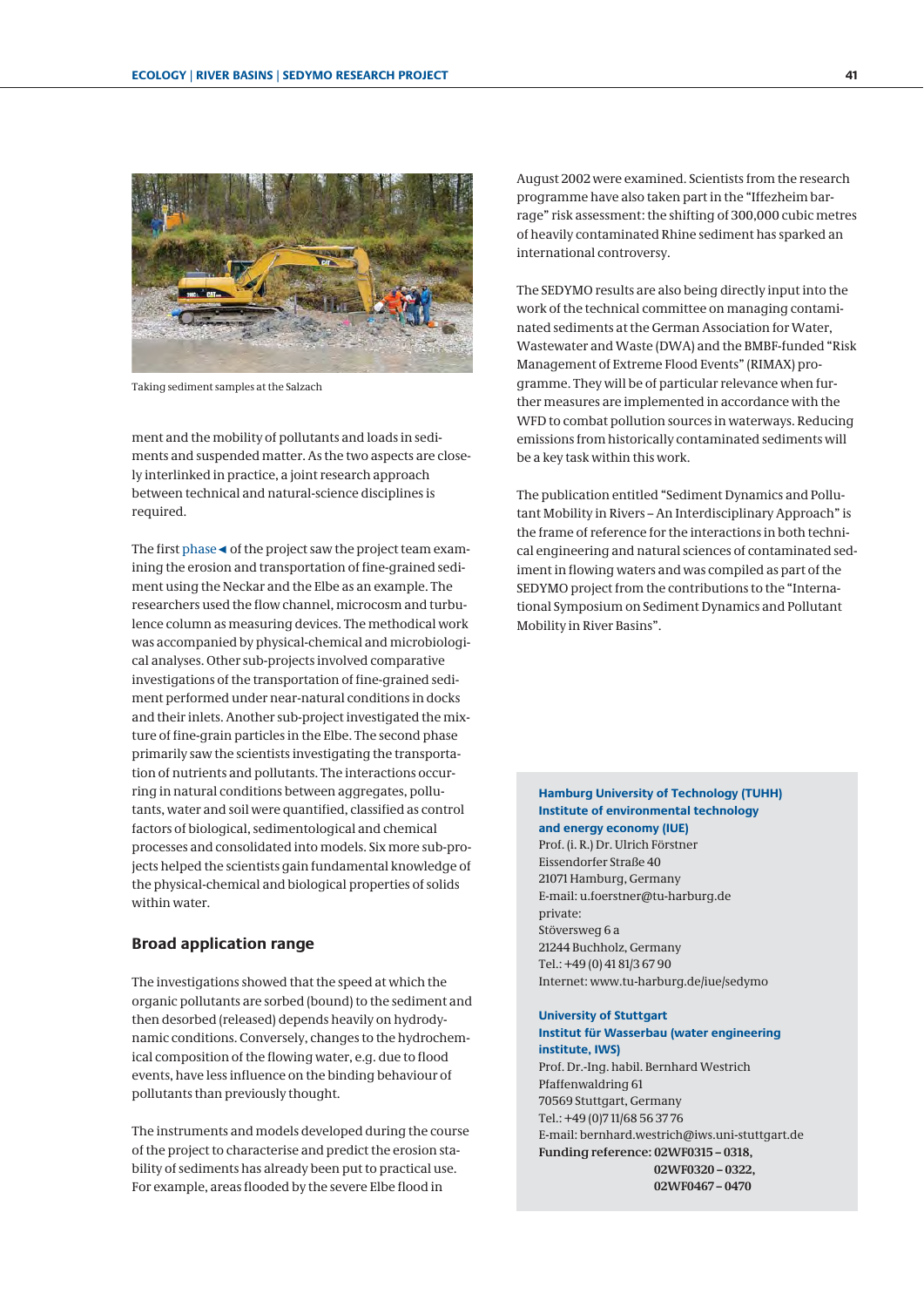# <span id="page-8-0"></span>The sturgeon is making a comeback – repopulation of a former river resident

**The sturgeon was a typical resident of North-German rivers that then disappeared from these waters. Its eradication is a symptom of the conditions of the water: migrating fish in particular find it difficult to locate suitable conditions in obstructed and contaminated rivers. An ongoing research project conducted by the BMBF and the BMU has been working since 1996 to meet the necessary requirements for the successful repopulation of the sturgeon. The scientists have already established parent stock for North Sea and Baltic Sea sturgeon and released the first set of young into the Oder and Elbe as part of an experimental stocking measure. Fish from French and Canadian rivers constitute the germ cell for the offspring.**

At the end of the 19th century, sturgeon were widespread along the entire European coast and they had spawning grounds in all the major European rivers. Today, this breed of fish is threatened with global extinction. The rivers have become obstructed and contaminated, destroying their habitat, and intensive fishing has simultaneously decimated the population. Individual catches of sturgeon were registered in Germany as late as 1992. After that, the sturgeon was deemed to have died out in Germany.

It is not just the sturgeon that has suffered the destruction of its habitat; other migrating fish have also been affected, e.g. the salmon, sea trout, houting, allis shad and twait shad. The experience gained in the reintroduction of the sturgeon and possible reclamation measures◄ is therefore also of benefit to other fish populations.

### **Residents of different waters**

The sturgeon is a migrating fish that leaves the sea and moves far upriver in order to breed, laying over a million eggs in fast flowing water. Once the larvae have hatched and grown up among the pebbles, the offspring drift downstream to sections of the river rich in food. At the end of their first year, the fry progress to the brackish water of the river mouth and then go on to reside in the sea for the next two to four years. After 10 to 20 years, the sexually mature fish return to the river of their birth in order to breed.

## **Reintroduction research project**

The quality of the water in rivers has improved greatly in the last 20 years – providing an opportunity to reintroduce sturgeon, which was seized by the Gesellschaft zur Ret-



Trial stock in the Elbe river basin, young sturgeon (Acipenser sturio) with marking

tung des Störs e. V. (society for saving sturgeon) in 1994. The federal ministries for research and the environment have given over EUR 1.8 million since 1996 to support a research project on the reintroduction of sturgeon to the feeder rivers of the North Sea and Baltic Sea. Entitled **"Genetische Populationsstruktur, Zuchtplan und künstliche Vermehrung einer süßwasseradaptierten Zuchtgruppe des Europäischen Störs** (Acipenser sturio) **als Voraussetzung einer erfolgreichen Wiedereinbürgung"** (genetic population structure, breeding plan and artificial reproduction of a freshwater-adapted breeding group of European sturgeon (Acipenser sturio) as a prerequisite for successful reintroduction), the project involves the German Federal Agency for Nature Conservation (BfN), the Berlin Leibniz Institute of Freshwater Ecology and Inland Fisheries (IGB), the Landesforschungsanstalt für Landwirtschaft und Fischerei Mecklenburg-Vorpommern (Mecklenburg-Western Pomerania state research facility for agriculture and fisheries) as well as other research facilities.

### **Suitable sturgeon were bred**

If the waterways are to be repopulated, it is essential to have sufficient numbers of fish that correspond to the former native breeds. A significant sub-project is therefore the establishment of a parent stock for producing a stock of offspring suitable for the respective habitat. The European Atlantic sturgeon (Acipenser sturio) from the Gironde in south-west France was selected for the offspring to be introduced to the North Sea and its feeder rivers. From a genetic perspective, this very small fish population is virtually identical to the fish that once lived in the North Sea. The IGB has been obtaining a few samples with the co-operation of Cemagref in France since 1996 in order to breed stocking fish for the Elbe and Rhine. As sturgeon are not sexually mature until the age of 10 to 12 at the earliest, the first offspring of fish formerly of